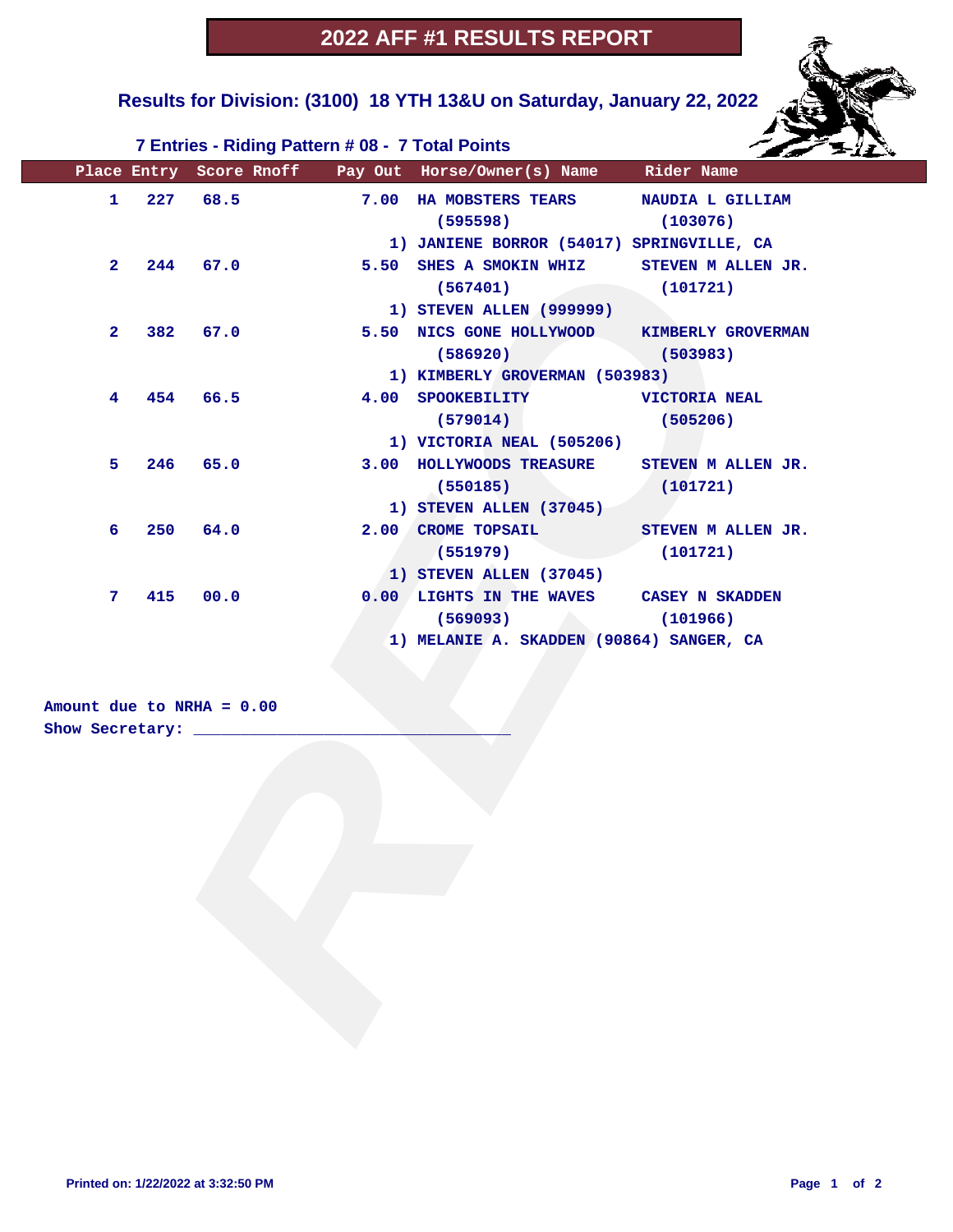**NRHA Calculations for Division: (3100) 18 YTH 13&U on Saturday, January 22, 2022**

| Entry Fee             |              | 10.00          |  |  |
|-----------------------|--------------|----------------|--|--|
| <b>Total Entries</b>  | $\mathbf{x}$ | $\overline{7}$ |  |  |
|                       | Ξ.           |                |  |  |
| (A) Gross Entry Fees  |              | 70.00          |  |  |
| Trophy Cost           |              | 62.00          |  |  |
|                       | ÷            |                |  |  |
| (B) Gross Entry Fees  |              | 8.00           |  |  |
| (C) Due to NRHA [ 0%] | Ξ            | 0.00           |  |  |
| (D) Net Entry Fees    |              | 8.00           |  |  |
| (E) Retainage         | =            | 8.00           |  |  |
| (F) Amount To Purse   |              | 0.00           |  |  |
| Added Money           | ٠            | 0.00           |  |  |
| Total Purse           | =            | 0.00           |  |  |
|                       |              |                |  |  |
|                       |              |                |  |  |
|                       |              |                |  |  |
|                       |              |                |  |  |
|                       |              |                |  |  |
|                       |              |                |  |  |
|                       |              |                |  |  |
|                       |              |                |  |  |
|                       |              |                |  |  |
|                       |              |                |  |  |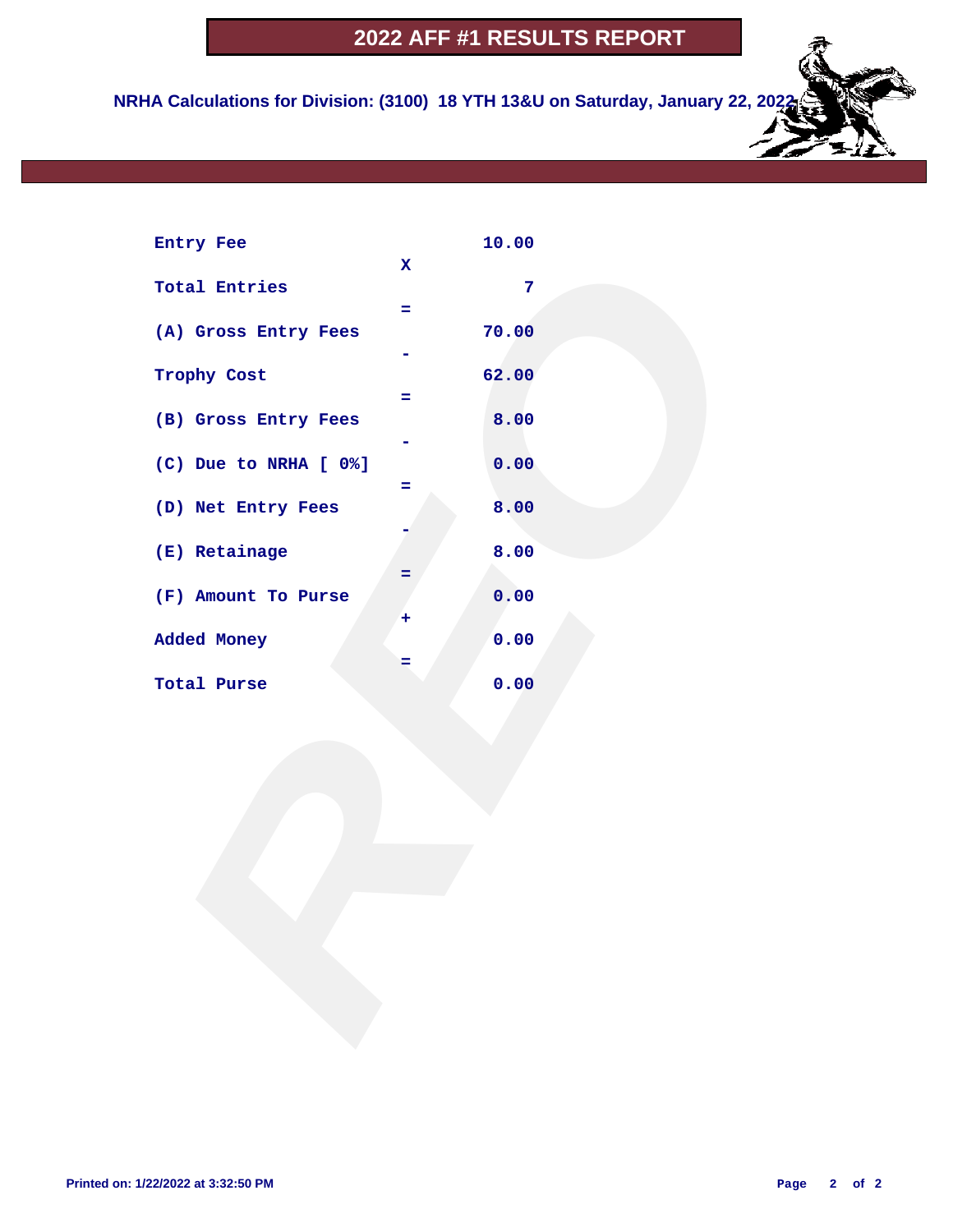**Results for Division: (3200) 19 YTH 14-18 on Saturday, January 22, 2022** 



#### **13 Entries - Riding Pattern # 08 - 13 Total Points**

|                | Place Entry | Score Rnoff | Pay Out Horse/Owner(s) Name Rider Name           |                                               |
|----------------|-------------|-------------|--------------------------------------------------|-----------------------------------------------|
| 1.             | 407         | 70.5        | 13.00 MEGA SMART N TRASHY LOGAN E LINDBERG       |                                               |
|                |             |             | (593180)                                         | (70461)                                       |
|                |             |             | 1) MEGAN R LINDBERG (36490) LAFAYETTE, CA        |                                               |
| $\mathbf{2}$   | 392         | 70.0        | 11.50 RICKYBACINHOLLYWOOD TAYLOR M BANKS         |                                               |
|                |             |             | (576832)                                         | (106051)                                      |
|                |             |             | 1) KRISTIE A BANKS (85088) REDWOOD CITY, CA      |                                               |
| $\mathbf{2}^-$ | 484         | 70.0        |                                                  | 11.50 EZ ON THE SLIDE MARGARET ANN CHANCELLOR |
|                |             |             | (581732)                                         | (98452)                                       |
|                |             |             | 1) MARGARET ANN CHANCELLOR (98452) VACAVILLE, CA |                                               |
|                |             |             | 2) TEREASA LA RAE CANADA (17154) SANTA ROSA, CA  |                                               |
| 4              | 391         | 69.5        | 9.50 UB A STYLIN DIVA                            | TAYLOR M BANKS                                |
|                |             |             | $(595884)$ $(106051)$                            |                                               |
|                |             |             | 1) KRISTIE A BANKS (85088) REDWOOD CITY, CA      |                                               |
| 4              | 490 —       | 69.5 000    | 9.50 CS BOOM BOOM WALLA MACKENZIE MCDOWELL       |                                               |
|                |             |             | (610975)                                         | (106653)                                      |
|                |             |             | 1) MACKENZIE MCDOWELL (106653) CLAYTON, CA       |                                               |
| 6              | 466         | 66.5        | 8.00 WALLA GREAT PINE ISABEL DARBY               |                                               |
|                |             |             | $(568382)$ (503595)                              |                                               |
|                |             |             | 1) STUART DARBY (503597)                         |                                               |
| 7.             | 455         | 65.5        | 7.00 SHINES RED GIRL BEMMA MCNABB                |                                               |
|                |             |             | (590091)                                         | (112909)                                      |
|                |             |             | 1) EMMA MCNABB (112909), OK                      |                                               |
| 8              | 385         | 64.5        | 6.00 ROOSTERS WHO                                | <b>BROOKE BANKS</b>                           |
|                |             |             | (590606)                                         | (112041)                                      |
|                |             |             | 1) KRISTIE A BANKS (85088) REDWOOD CITY, CA      |                                               |
| 9              | 205         | 57.5        | 5.00 TCR GONE N DUNIT JAMES SPEAR                |                                               |
|                |             |             | (597812)                                         | (506745)                                      |
|                |             |             | 1) ISABELLE ORD (105816) MORAGA, CA              |                                               |
| 10             | 247         | 00.0        | 0.00 WHIZZENS PRESCRIBED JAIDEN CHOLMIA          |                                               |
|                |             |             | (999999)                                         | (999999)                                      |
|                |             |             | 1) JAIDEN CHOLMIA (999999)                       |                                               |
| 10             | 229         | 00.0        | 0.00 STILL DREAMIN                               | <b>JULIA M FRY</b>                            |
|                |             |             | (592618)                                         | (103089)                                      |
|                |             |             | 1) BRUCE FRY (104533) ACAMPO, CA                 |                                               |
| 10             | 378         | 00.0        | 0.00 XTRA JACKONTHEROCKS                         | NICOLE SHROYER                                |
|                |             |             | (601067)                                         | (503213)                                      |
|                |             |             | 1) NICOLE SHROYER (503213)                       |                                               |
| 10             | 221         | 00.0        | 0.00 CASH AND GUNS                               | <b>GIANNA NELSON</b>                          |
|                |             |             | (588115)                                         | (501546)                                      |
|                |             |             | 1) GIANNA NELSON (501546)                        |                                               |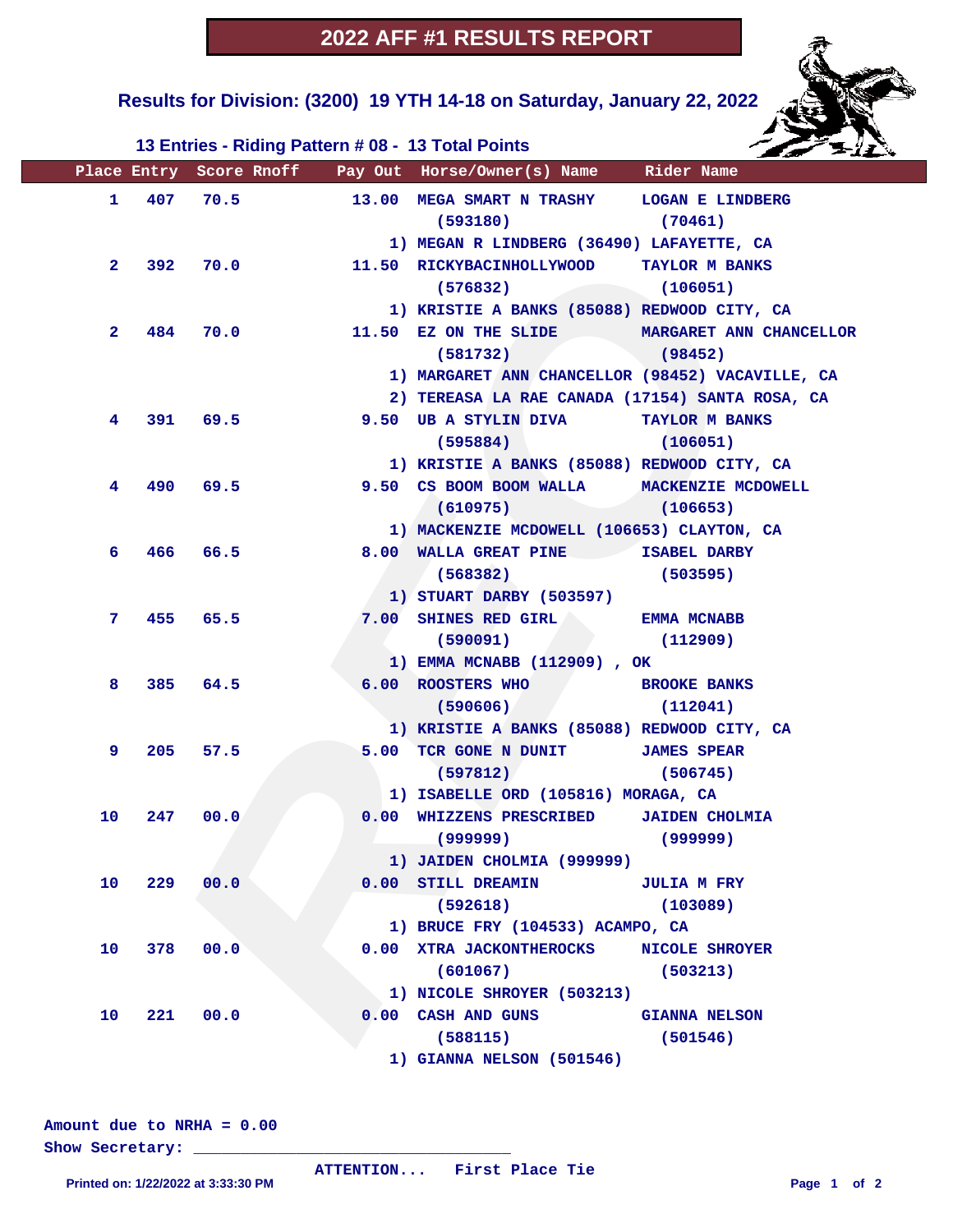**NRHA Calculations for Division: (3200) 19 YTH 14-18 on Saturday, January 22, 2022**

|   | 10.00                            |                                        |
|---|----------------------------------|----------------------------------------|
|   |                                  |                                        |
|   |                                  |                                        |
|   |                                  |                                        |
|   |                                  |                                        |
|   |                                  |                                        |
|   | 68.00                            |                                        |
|   | 0.00                             |                                        |
|   | 68.00                            |                                        |
|   |                                  |                                        |
|   |                                  |                                        |
|   | 0.00                             |                                        |
| ٠ |                                  |                                        |
| = |                                  |                                        |
|   | 0.00                             |                                        |
|   |                                  |                                        |
|   |                                  |                                        |
|   |                                  |                                        |
|   |                                  |                                        |
|   |                                  |                                        |
|   |                                  |                                        |
|   |                                  |                                        |
|   |                                  |                                        |
|   |                                  |                                        |
|   |                                  |                                        |
|   |                                  |                                        |
|   |                                  |                                        |
|   | $\mathbf x$<br>÷.<br>÷<br>=<br>= | 13<br>130.00<br>62.00<br>68.00<br>0.00 |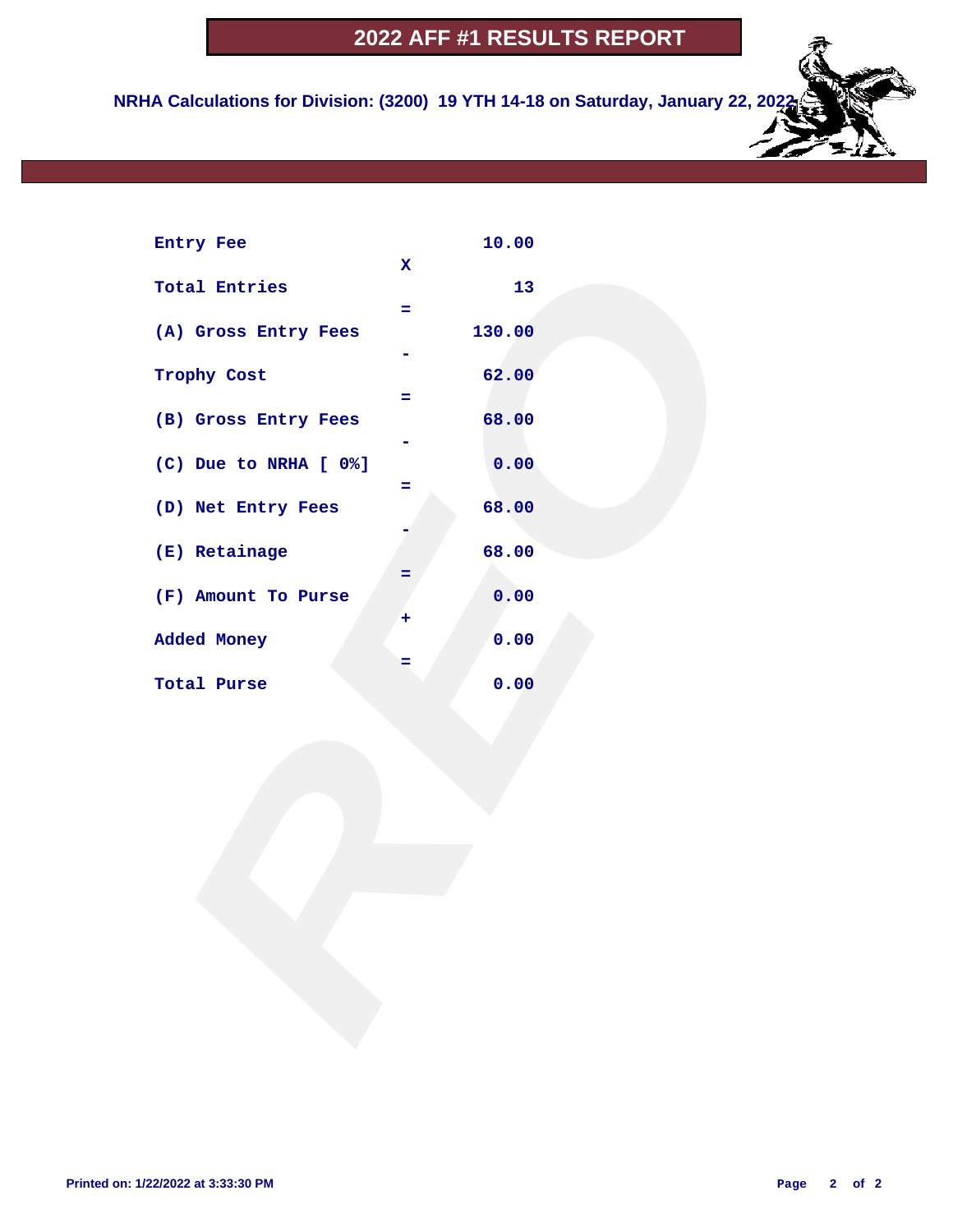**Results for Division: (3300) 20 YTH ROOKIE on Saturday, January 22, 2022** 

|              |     | 6 Entries - Riding Pattern # 08 - 6 Total Points        |                                                                |                       |
|--------------|-----|---------------------------------------------------------|----------------------------------------------------------------|-----------------------|
|              |     |                                                         | Place Entry Score Rnoff Pay Out Horse/Owner(s) Name Rider Name |                       |
| $\mathbf{1}$ |     | 382 67.0                                                | 6.00 NICS GONE HOLLYWOOD                                       | KIMBERLY GROVERMAN    |
|              |     |                                                         | (586920)                                                       | (503983)              |
|              |     |                                                         | 1) KIMBERLY GROVERMAN (503983)                                 |                       |
| $\mathbf{2}$ |     | 466 66.5                                                | 4.50 WALLA GREAT PINE ISABEL DARBY                             |                       |
|              |     |                                                         | (568382)                                                       | (503595)              |
|              |     |                                                         | 1) STUART DARBY (503597)                                       |                       |
| $\mathbf{2}$ |     | 454 66.5                                                | 4.50 SPOOKEBILITY                                              | <b>VICTORIA NEAL</b>  |
|              |     |                                                         | (579014)                                                       | (505206)              |
|              |     |                                                         | 1) VICTORIA NEAL (505206)                                      |                       |
| 4            | 205 | 57.5                                                    | 3.00 TCR GONE N DUNIT JAMES SPEAR                              |                       |
|              |     |                                                         | (597812)                                                       | (506745)              |
|              |     |                                                         | 1) ISABELLE ORD (105816) MORAGA, CA                            |                       |
| 5            | 378 | 00.0                                                    | 0.00 XTRA JACKONTHEROCKS                                       | <b>NICOLE SHROYER</b> |
|              |     |                                                         | (601067)                                                       | (503213)              |
|              |     |                                                         | 1) NICOLE SHROYER (503213)                                     |                       |
| 5.           | 221 | 00.0                                                    | 0.00 CASH AND GUNS                                             | <b>GIANNA NELSON</b>  |
|              |     |                                                         | (588115)                                                       | (501546)              |
|              |     | Amount due to NRHA = 0.00<br>Show Secretary: __________ |                                                                |                       |
|              |     |                                                         | ATTENTION First Place Tie                                      |                       |
|              |     |                                                         |                                                                |                       |
|              |     |                                                         |                                                                |                       |
|              |     |                                                         |                                                                |                       |
|              |     |                                                         |                                                                |                       |
|              |     |                                                         |                                                                |                       |
|              |     |                                                         |                                                                |                       |
|              |     |                                                         |                                                                |                       |
|              |     |                                                         |                                                                |                       |
|              |     |                                                         |                                                                |                       |
|              |     |                                                         |                                                                |                       |
|              |     |                                                         |                                                                |                       |
|              |     |                                                         |                                                                |                       |
|              |     |                                                         |                                                                |                       |
|              |     |                                                         |                                                                |                       |

| Amount due to NRHA = $0.00$ |  |
|-----------------------------|--|
| Show Secretary:             |  |

**Printed on: 1/22/2022 at 3:33:56 PM Page 1 of 2**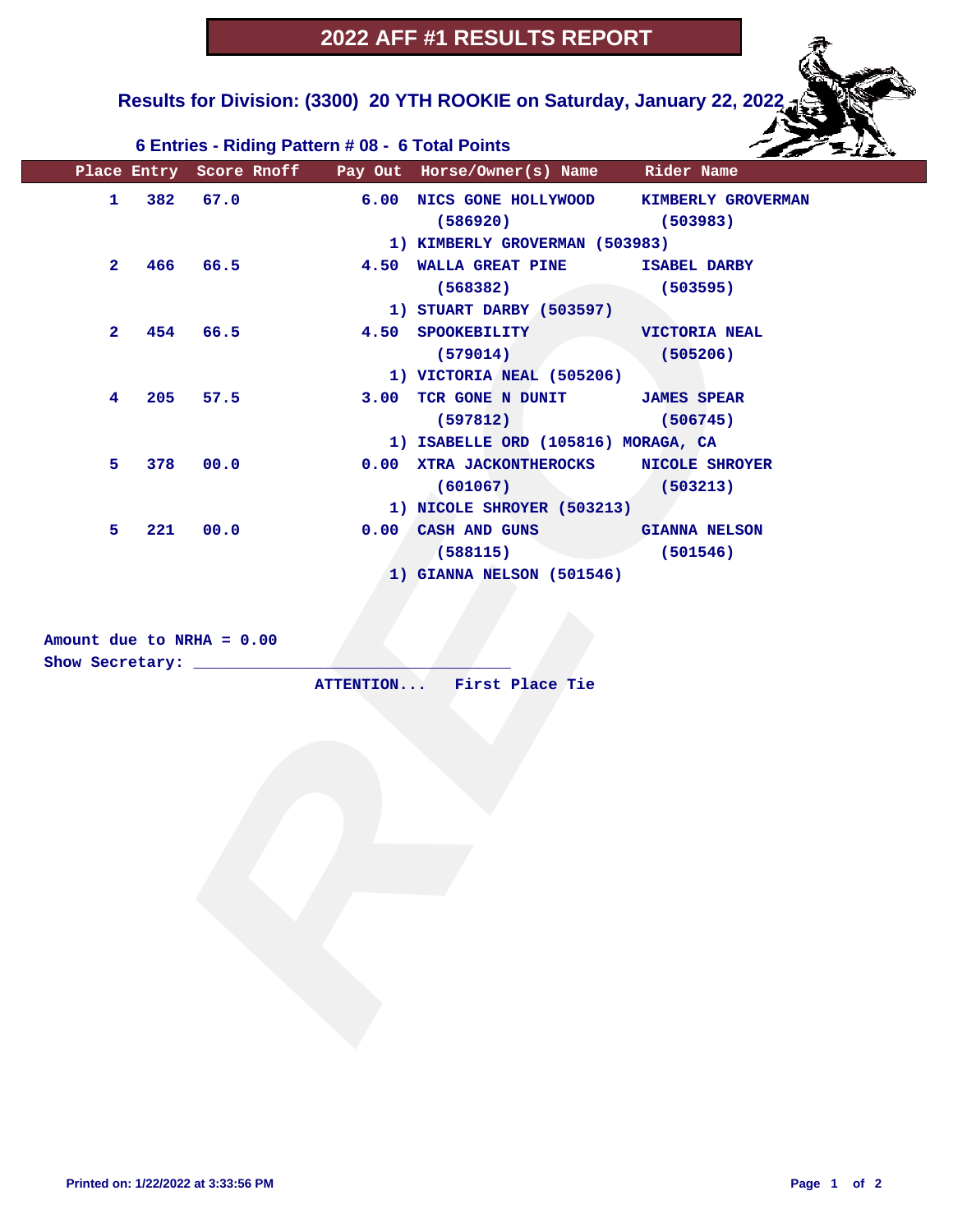**NRHA Calculations for Division: (3300) 20 YTH ROOKIE on Saturday, January 22** 

| Entry Fee             |             | 10.00          |  |  |
|-----------------------|-------------|----------------|--|--|
|                       | $\mathbf x$ |                |  |  |
| <b>Total Entries</b>  |             | $6\phantom{a}$ |  |  |
| (A) Gross Entry Fees  | ÷           | 60.00          |  |  |
| Trophy Cost           |             | 62.00          |  |  |
|                       | $=$         |                |  |  |
| (B) Gross Entry Fees  |             | 0.00           |  |  |
| (C) Due to NRHA [ 0%] |             | 0.00           |  |  |
| (D) Net Entry Fees    | Ξ           | 0.00           |  |  |
| (E) Retainage         |             | 0.00           |  |  |
| (F) Amount To Purse   | =           | 0.00           |  |  |
| Added Money           | ٠           | 0.00           |  |  |
| Total Purse           | Ξ           | 0.00           |  |  |
|                       |             |                |  |  |
|                       |             |                |  |  |
|                       |             |                |  |  |
|                       |             |                |  |  |
|                       |             |                |  |  |
|                       |             |                |  |  |
|                       |             |                |  |  |
|                       |             |                |  |  |
|                       |             |                |  |  |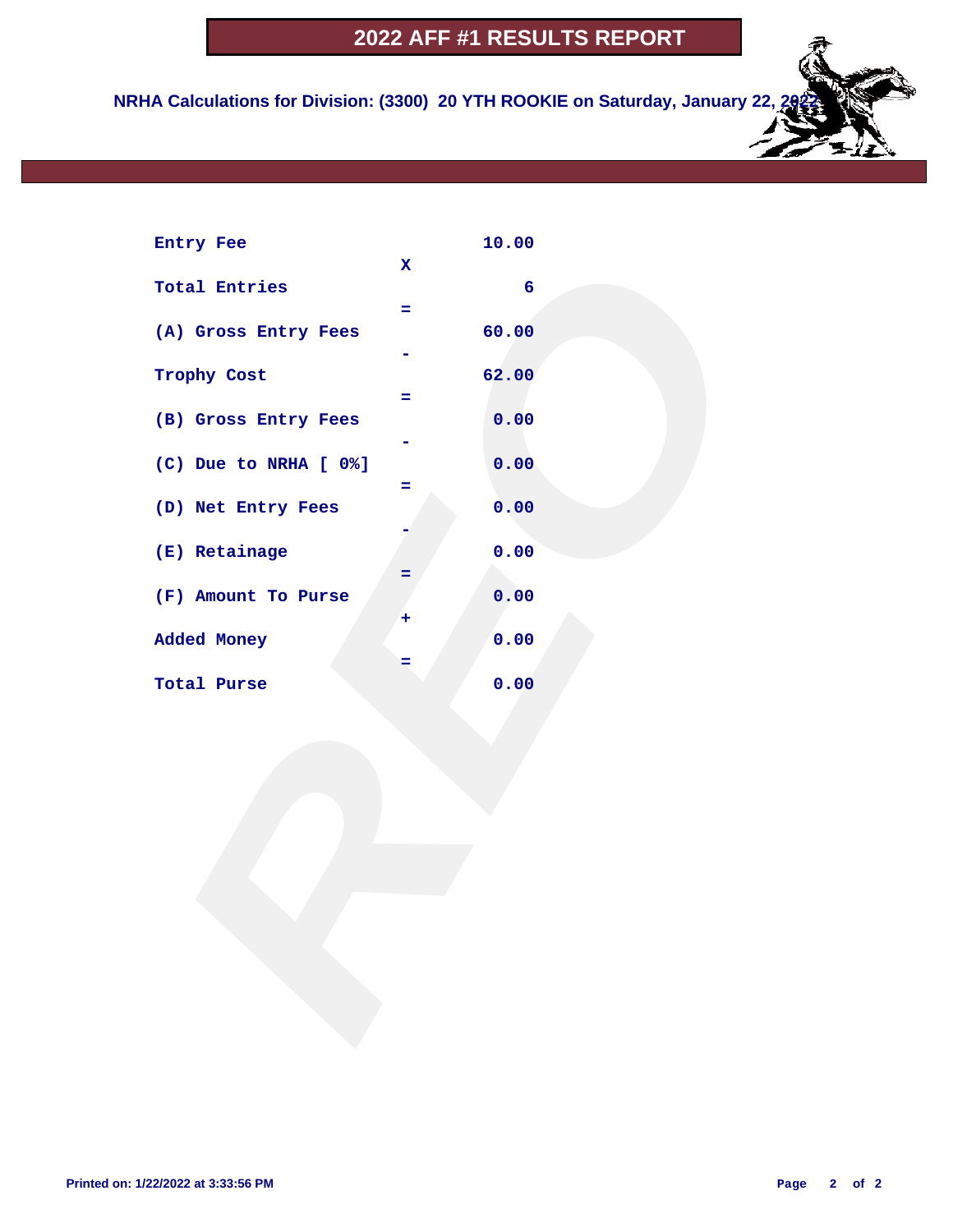**Results for Division: (3400) 21 UNRSTD YTH on Saturday, January 22, 2022** 

#### **12 Entries - Riding Pattern # 08 - 12 Total Points**

|                | Place Entry |      | Score Rnoff | Pay Out Horse/Owner(s) Name Rider Name           |                      |
|----------------|-------------|------|-------------|--------------------------------------------------|----------------------|
| $\mathbf{1}$   | 407         | 70.5 |             | 12.00 MEGA SMART N TRASHY LOGAN E LINDBERG       |                      |
|                |             |      |             | (593180)                                         | (70461)              |
|                |             |      |             | 1) MEGAN R LINDBERG (36490) LAFAYETTE, CA        |                      |
| $\mathbf{2}$   | 392         |      | 70.0        | 10.50 RICKYBACINHOLLYWOOD TAYLOR M BANKS         |                      |
|                |             |      |             | (576832)                                         | (106051)             |
|                |             |      |             | 1) KRISTIE A BANKS (85088) REDWOOD CITY, CA      |                      |
| $\mathbf{2}^-$ | 484         | 70.0 |             | 10.50 EZ ON THE SLIDE MARGARET ANN CHANCELLOR    |                      |
|                |             |      |             | (581732)                                         | (98452)              |
|                |             |      |             | 1) MARGARET ANN CHANCELLOR (98452) VACAVILLE, CA |                      |
|                |             |      |             | 2) TEREASA LA RAE CANADA (17154) SANTA ROSA, CA  |                      |
| 4              | 391         | 69.5 |             | 8.50 UB A STYLIN DIVA                            | TAYLOR M BANKS       |
|                |             |      |             | $(595884)$ $(106051)$                            |                      |
|                |             |      |             | 1) KRISTIE A BANKS (85088) REDWOOD CITY, CA      |                      |
| 4              | 490 —       |      | 69.5 69.5   | 8.50 CS BOOM BOOM WALLA MACKENZIE MCDOWELL       |                      |
|                |             |      |             | (610975)                                         | (106653)             |
|                |             |      |             | 1) MACKENZIE MCDOWELL (106653) CLAYTON, CA       |                      |
| 6              | 382         | 67.0 |             | 7.00 NICS GONE HOLLYWOOD KIMBERLY GROVERMAN      |                      |
|                |             |      |             | $(586920)$ (503983)                              |                      |
|                |             |      |             | 1) KIMBERLY GROVERMAN (503983)                   |                      |
| 7              | 466         | 66.5 |             | 6.00 WALLA GREAT PINE                            | ISABEL DARBY         |
|                |             |      |             | (568382)                                         | (503595)             |
|                |             |      |             | 1) STUART DARBY (503597)                         |                      |
| 8              | 385         | 64.5 |             | 5.00 ROOSTERS WHO BROOKE BANKS                   |                      |
|                |             |      |             | (590606)                                         | (112041)             |
|                |             |      |             | 1) KRISTIE A BANKS (85088) REDWOOD CITY, CA      |                      |
| 9              | 205         | 57.5 |             | 4.00 TCR GONE N DUNIT JAMES SPEAR                |                      |
|                |             |      |             | (597812)                                         | (506745)             |
|                |             |      |             | 1) ISABELLE ORD (105816) MORAGA, CA              |                      |
| 10             | 378         | 00.0 |             | 0.00 XTRA JACKONTHEROCKS NICOLE SHROYER          |                      |
|                |             |      |             | (601067)                                         | (503213)             |
|                |             |      |             | 1) NICOLE SHROYER (503213)                       |                      |
| 10             | 229         | 00.0 |             | 0.00 STILL DREAMIN                               | <b>JULIA M FRY</b>   |
|                |             |      |             | (592618)                                         | (103089)             |
|                |             |      |             | 1) BRUCE FRY (104533) ACAMPO, CA                 |                      |
| 10             | 221         | 00.0 |             | 0.00 CASH AND GUNS                               | <b>GIANNA NELSON</b> |
|                |             |      |             | (588115)                                         | (501546)             |
|                |             |      |             | 1) GIANNA NELSON (501546)                        |                      |
|                |             |      |             |                                                  |                      |

**Amount due to NRHA = 0.00**

**Show Secretary: \_\_\_\_\_\_\_\_\_\_\_\_\_\_\_\_\_\_\_\_\_\_\_\_\_\_\_\_\_\_\_\_\_\_**

 **ATTENTION... First Place Tie**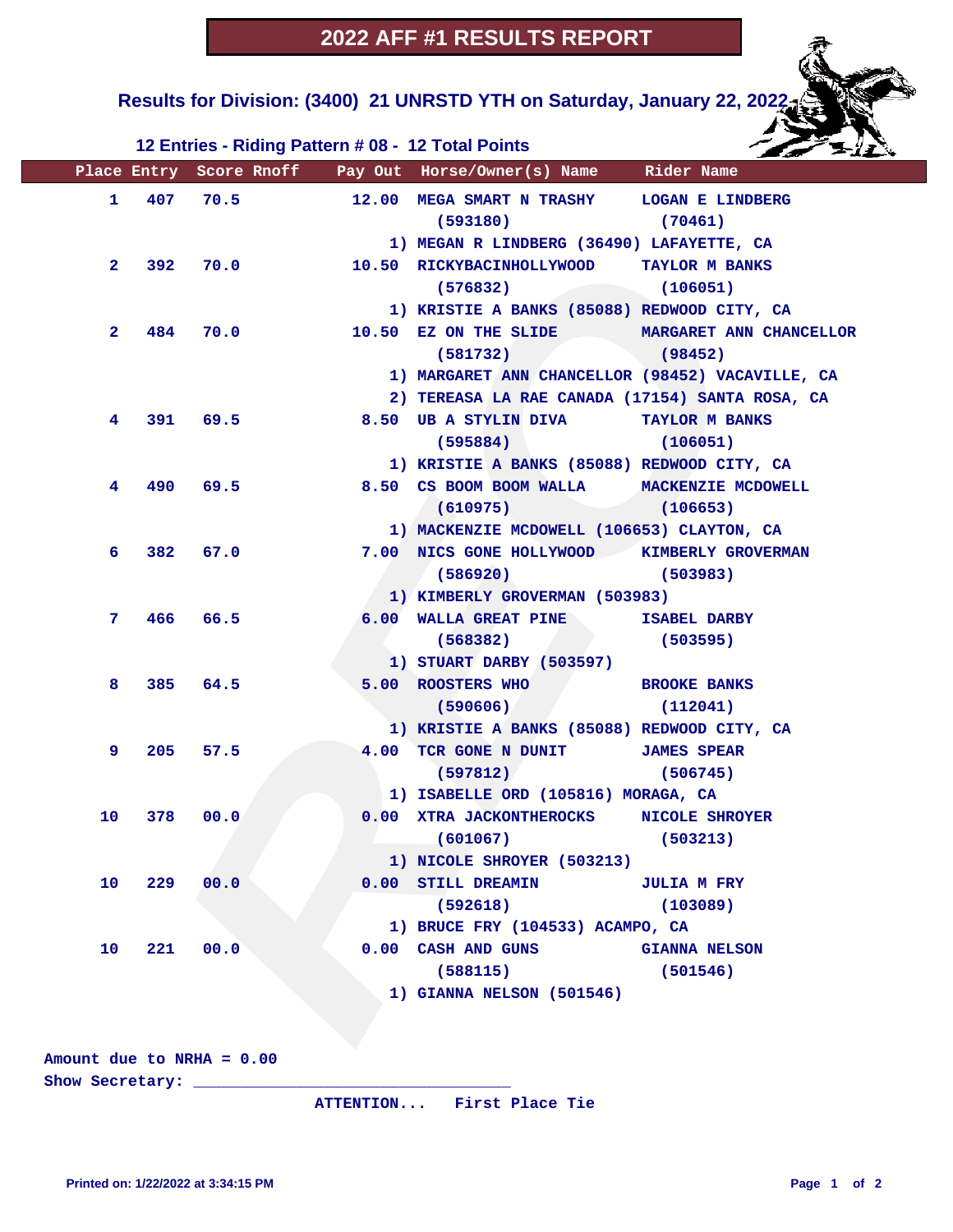**NRHA Calculations for Division: (3400) 21 UNRSTD YTH on Saturday, January 22** 

| Entry Fee             | 10.00             |  |
|-----------------------|-------------------|--|
| <b>Total Entries</b>  | $\mathbf x$<br>12 |  |
| (A) Gross Entry Fees  | ÷.<br>120.00      |  |
| Trophy Cost           | 62.00<br>$=$      |  |
| (B) Gross Entry Fees  | 58.00             |  |
| (C) Due to NRHA [ 0%] | 0.00<br>Ξ         |  |
| (D) Net Entry Fees    | 58.00             |  |
| (E) Retainage         | 58.00<br>=        |  |
| (F) Amount To Purse   | 0.00<br>٠         |  |
| Added Money           | 0.00<br>=         |  |
| Total Purse           | 0.00              |  |
|                       |                   |  |
|                       |                   |  |
|                       |                   |  |
|                       |                   |  |
|                       |                   |  |
|                       |                   |  |
|                       |                   |  |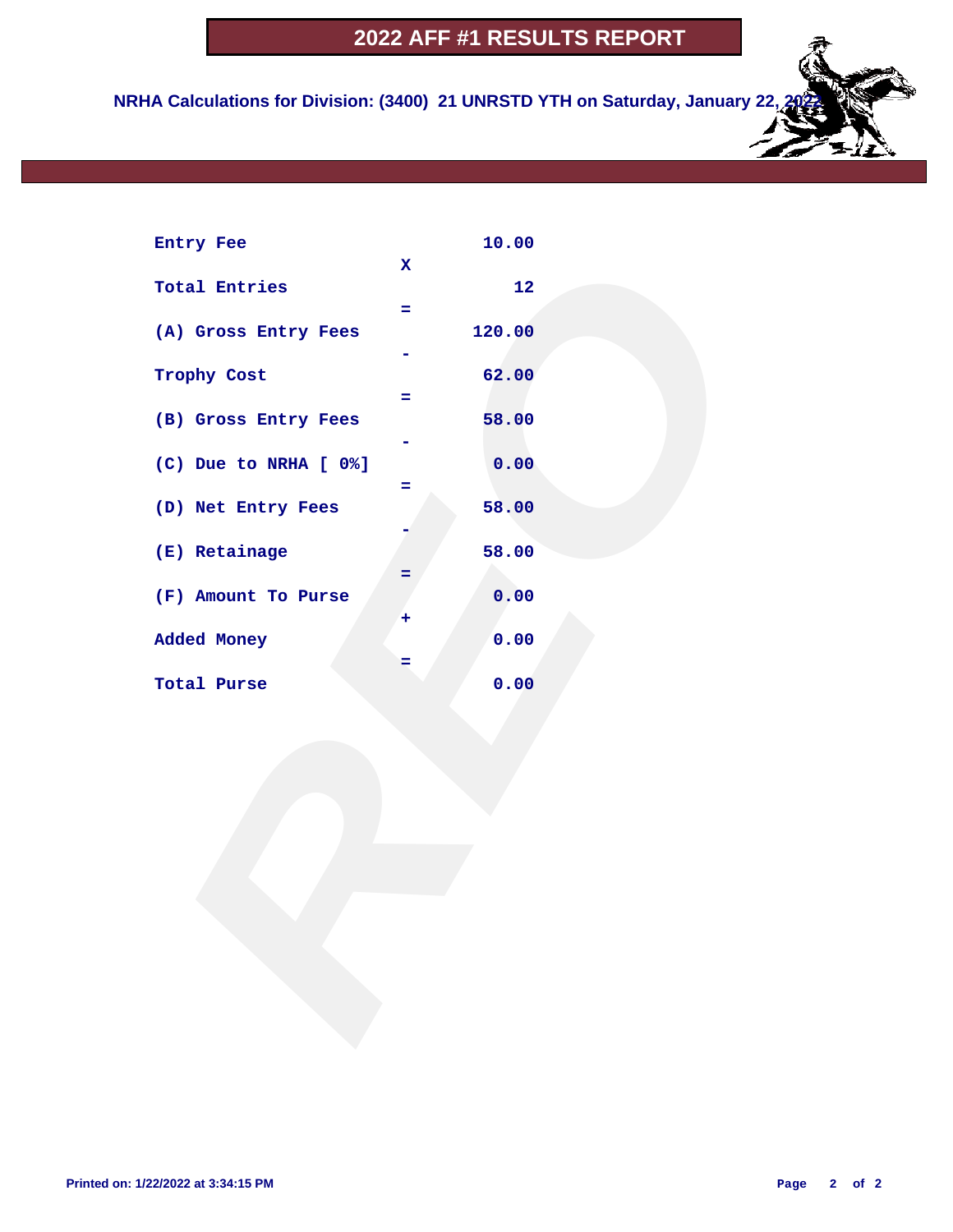|               |      | NRHA Judges Score Card                                                                                                                      |                          |                          |                         |                         |                               |                 | Judge: S. Moore          |   |                  |                 |
|---------------|------|---------------------------------------------------------------------------------------------------------------------------------------------|--------------------------|--------------------------|-------------------------|-------------------------|-------------------------------|-----------------|--------------------------|---|------------------|-----------------|
|               |      | Event: 2022 WCRHA AFF #1<br>Maneuver Scores: -1 1/2 Extremely Poor -1 Very Poor -1/2 Poor 0 Correct +1/2 Good +1 Very Good +1 1/2 Excellent |                          |                          | Date: 1/22/2022         |                         | Class: 09                     |                 |                          |   |                  | Pattern: 08     |
|               |      | MANEUVER DESCRIPTION<br>MANEUVER                                                                                                            | LS<br>1                  | <b>RS</b><br>2           | RCFSF<br>$\mathfrak{Z}$ | LCFSF<br>$\overline{4}$ | LRB<br>5                      | <b>RRB</b><br>6 | <b>S&amp;B</b><br>$\tau$ | 8 | PENALTY<br>TOTAL |                 |
| DRAW          | EXH# | PENALTY                                                                                                                                     |                          |                          |                         |                         |                               |                 |                          |   |                  | SCORE           |
| $\mathbf{I}$  | 246  | SCORE                                                                                                                                       |                          | $-\sqrt{2}$              |                         |                         |                               |                 | $-\frac{1}{2}$           |   |                  |                 |
|               |      |                                                                                                                                             |                          |                          |                         |                         | $bb_2$                        |                 |                          |   |                  |                 |
| DRAW          | EXH# | PENALTY                                                                                                                                     |                          |                          |                         |                         |                               | X               |                          |   |                  | SCORE           |
| 2             | 382  | SCORE                                                                                                                                       | $-\frac{1}{2}$           | $\varphi$                |                         |                         |                               | $-\frac{1}{2}$  |                          |   | $\frac{1}{2}$    | 67              |
| DRAW          | EXH# | PENALTY                                                                                                                                     |                          |                          |                         | 2.1                     | LB                            |                 |                          |   |                  | SCORE           |
| 3             | 221  | SCORE                                                                                                                                       |                          | $\bigcirc$               | $-\sqrt{2}$             | Y5.                     | $-\frac{1}{2}$                | $-\frac{1}{2}$  | $-\frac{1}{2}$           |   |                  |                 |
|               |      |                                                                                                                                             | 69                       |                          |                         | 68                      |                               |                 |                          |   |                  |                 |
| DRAW          | EXH# | PENALTY                                                                                                                                     |                          |                          | $P_{F}$                 |                         |                               |                 |                          |   |                  | SCORE           |
| 4             | 205  | SCORE                                                                                                                                       | $\overline{\phantom{0}}$ | $-\frac{1}{2}$           |                         | $-1$                    |                               | $-\frac{1}{2}$  |                          |   |                  |                 |
| DRAW          |      |                                                                                                                                             | 69                       |                          |                         |                         | 65                            |                 | 63X                      |   |                  |                 |
|               | EXH# | PENALTY                                                                                                                                     | X                        |                          |                         | 5                       |                               |                 |                          |   |                  | SCORE           |
| 5             | 385  | SCORE                                                                                                                                       | $+\frac{1}{2}$           | $\circ$                  | Ò                       | 7                       |                               |                 |                          |   | $5\%$            |                 |
| DRAW          | EXH# | PENALTY                                                                                                                                     |                          |                          |                         |                         |                               |                 |                          |   |                  | <b>SCORE</b>    |
| $\epsilon$    | 391  | SCORE                                                                                                                                       | ∩                        | $\overline{\phantom{a}}$ |                         |                         | $\circ$                       | $\bigcirc$      | $+1/2$                   |   |                  | 69              |
|               |      |                                                                                                                                             |                          | 69                       |                         |                         |                               |                 |                          |   |                  |                 |
| DRAW          | EXH# | PENALTY                                                                                                                                     |                          | $\frac{1}{2}$            |                         |                         |                               |                 |                          |   |                  | SCORE           |
| 7             | 415  | SCORE                                                                                                                                       | $-1\frac{1}{2}$          | O                        |                         | $-1\frac{1}{2}$         | $-\frac{1}{2}$ $-\frac{1}{2}$ |                 |                          |   |                  |                 |
| DRAW          | EXH# | PENALTY                                                                                                                                     | $\frac{1}{2}$            |                          |                         |                         |                               |                 |                          |   |                  | SCORE           |
| 8             | 454  | SCORE                                                                                                                                       | O                        | $-\frac{1}{2}$           | $-\frac{1}{2}$          | $-\frac{1}{4}$          |                               | $-\frac{1}{2}$  | $\frac{-1}{67}$          |   | $\frac{1}{2}$    | $66\frac{y}{2}$ |
|               |      |                                                                                                                                             |                          |                          | 69                      |                         | $b\hat{v}$                    |                 |                          |   |                  |                 |
| DRAW          | EXH# | PENALTY                                                                                                                                     |                          |                          |                         |                         |                               |                 |                          |   |                  | SCORE           |
| $\mathcal{G}$ | 244  | SCORE                                                                                                                                       | O                        | $-\frac{\gamma}{2}$      | $-\frac{1}{2}$          |                         |                               | $-\rangle$      | $-\frac{1}{2}$           |   |                  | 67              |
| DRAW          | EXH# | PENALTY                                                                                                                                     |                          |                          | 69                      |                         | 68                            |                 |                          |   |                  | SCORE           |
| 10            | 407  | SCORE                                                                                                                                       | $\circ$                  | $+\frac{1}{2}$           | 0                       | $\circ$                 | 0                             |                 | Õ                        |   |                  |                 |

 $\sqrt{2}$